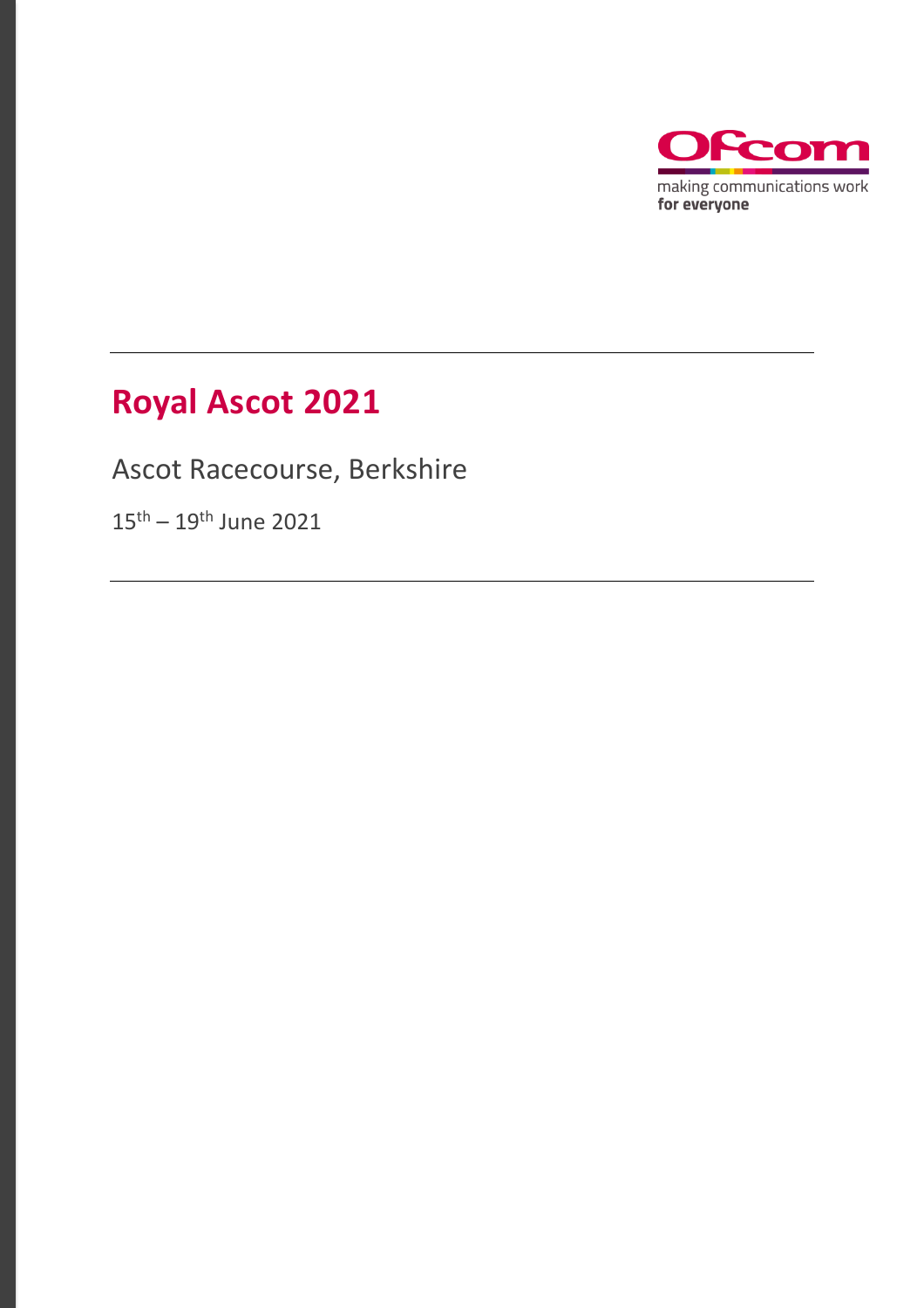### Introduction

Royal Ascot 2021 has once again been designated as a Major Event, where careful control of frequency assignments will need to be implemented in order to establish a successful working system.

The Event will be coordinated by Janelle Jones this year.



Janelle Jones

Our office contact details are:

+44 (0) 207 981 3803 or emai[l pmse@ofcom.org.uk](mailto:pmse@ofcom.org.uk)

During the event, Janelle can be on: Email: Janelle.Jones@ofcom.org.uk Mobile/Cell: +44 (0) 7545 419776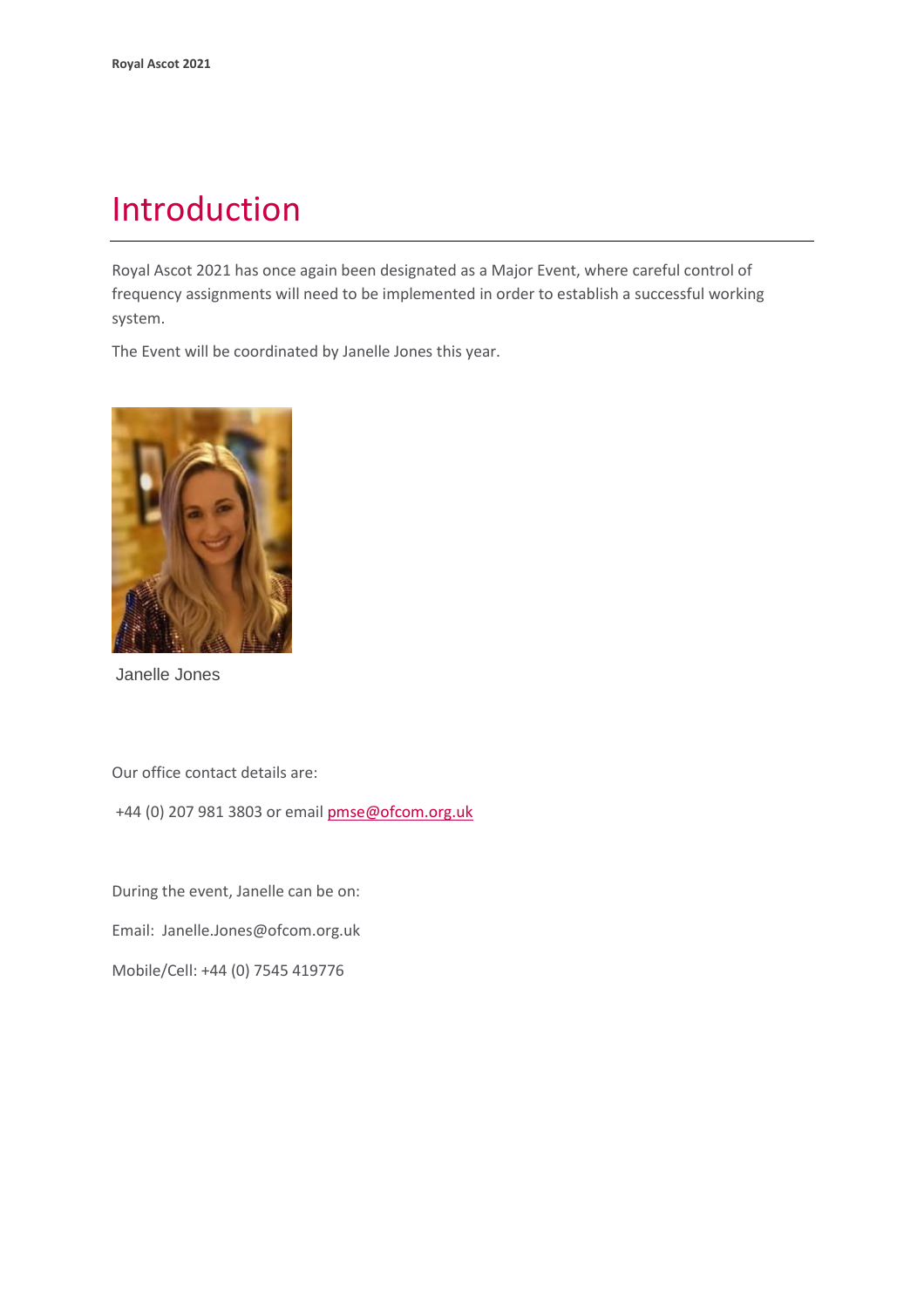### **Contents**

#### **Section**

| 1. Application Process        | 1        |
|-------------------------------|----------|
| 2. Coordination and Licensing | 3        |
| 3. Event Time                 | $\Delta$ |
| 4. Useful Contacts            | 5        |
|                               |          |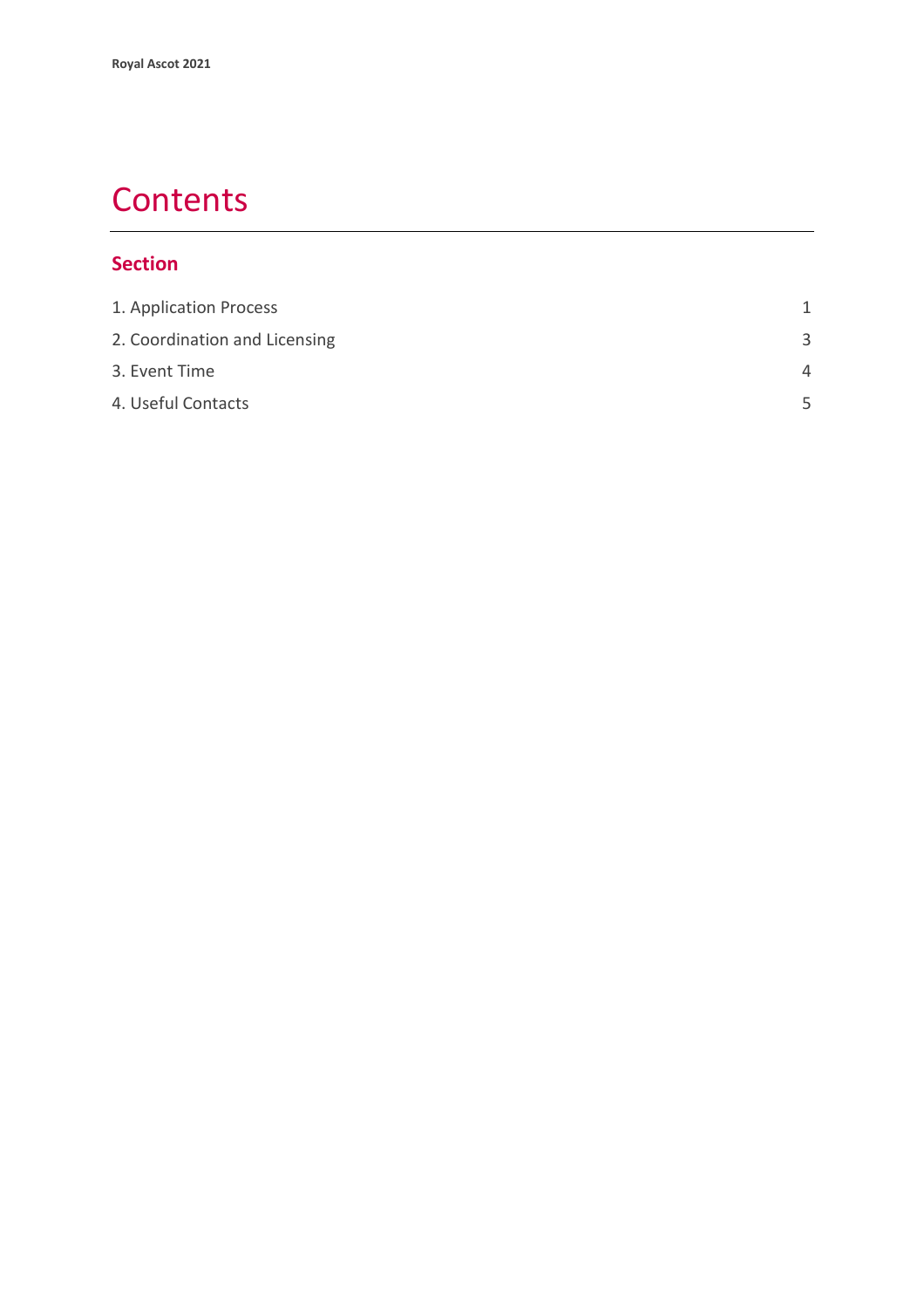# 1. Application Process



carnets. *Please note that Ofcom PMSE are unable to accept payments made by AMEX.*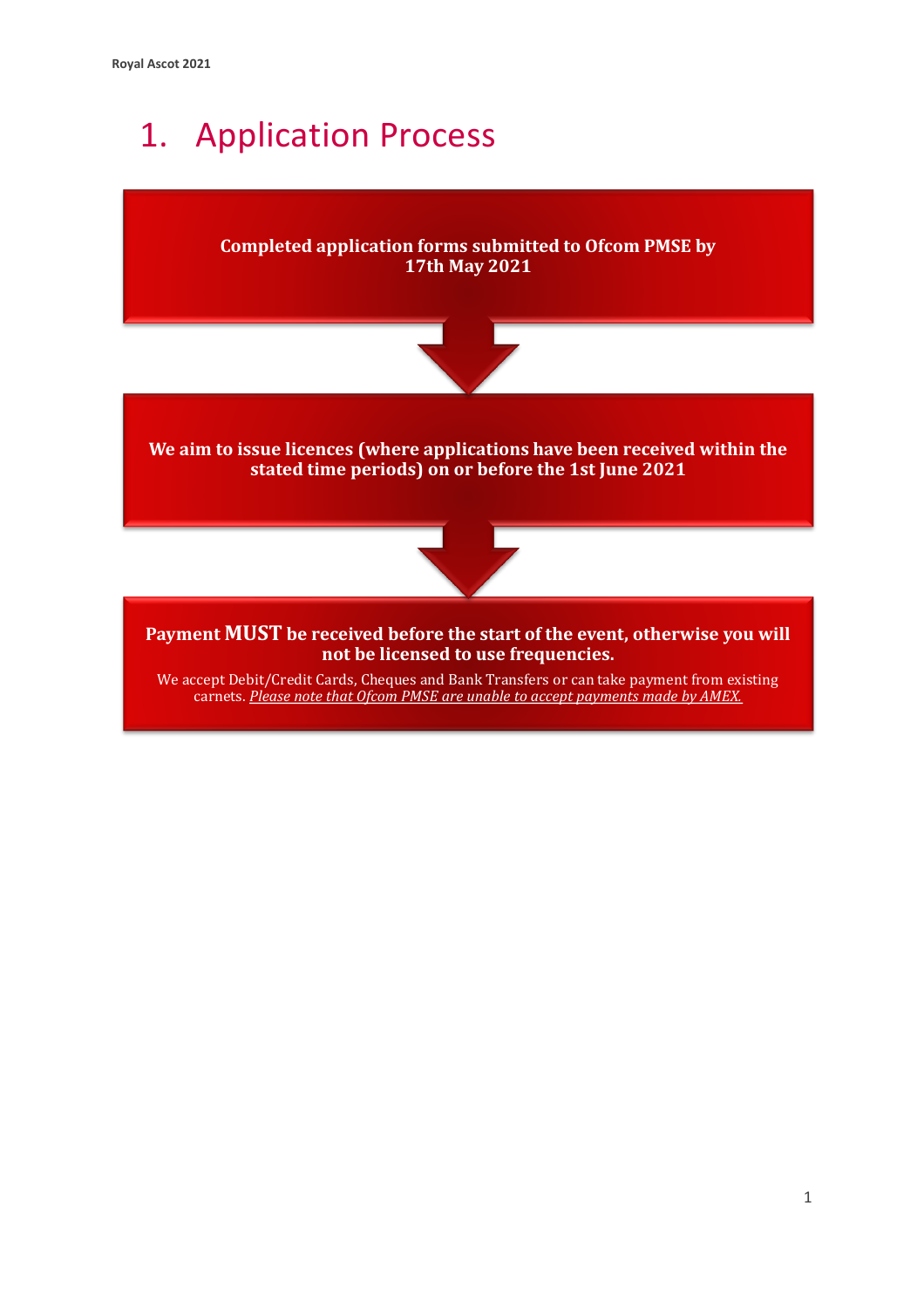PMSE spectrum is expected to be in high demand for Royal Ascot so applicants are asked to submit their requests at the earliest possible opportunity from now. It is advisable to submit frequency applications to us by the **17 th May 2021,** as applications submitted later than this date may not be accommodated as required.

As Royal Ascot is designated a Major Event, applications for frequencies will not be subject to Ofcom PMSE's usual three working day turnaround rule. All frequency applications will be collated and worked on at the same time in order to achieve the best frequency plan.

Application requests can be submitted via email (along with a completed application form please) to [pmse@ofcom.org.uk](mailto:pmse@ofcom.org.uk) or using the online Event Application process via the Ofcom PMSE website, once logged in.

Application forms are downloadable from our website at:

[https://www.ofcom.org.uk/manage-your-licence/radiocommunication-licences/pmse/apply-for-a](https://www.ofcom.org.uk/manage-your-licence/radiocommunication-licences/pmse/apply-for-a-pmse-licence)[pmse-licence](https://www.ofcom.org.uk/manage-your-licence/radiocommunication-licences/pmse/apply-for-a-pmse-licence)

Once there please expand the 'Download PMSE application forms' section and using either 'UHF Talkback licence Application' for radio talkback or 'Multipurpose Coordination Licence Application' for radio mic's, IEMs and cameras.

On receipt of all frequency applications customers will be notified via email that their application has been received. Once applications have been reviewed, customers will be contacted if there are any immediate questions regarding their requirements, or if any relevant information has been omitted.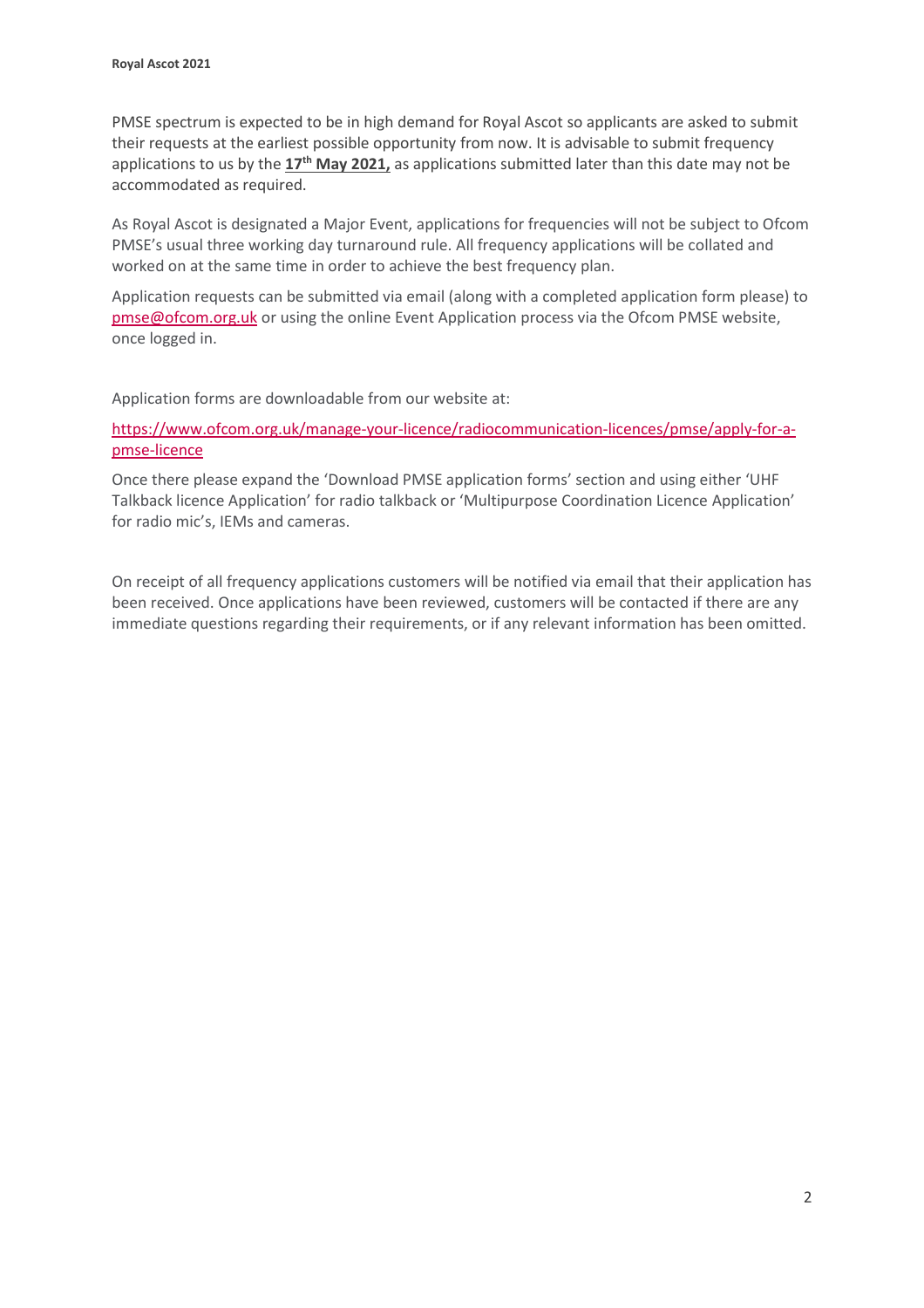# <span id="page-5-0"></span>2. Coordination and Licensing

### **General Information**

In order to implement the best possible frequency plan it is important to specify locations of talkback base transmit antennas, whether on vehicles in the OB Compound or rigged remotely. From a coordination perspective, this information will be helpful in speeding up the licensing process. If the locations of talkback antennas are not provided, Ofcom PMSE will call to obtain this information, which may delay the process.

Information key to the coordination process includes:

- The number of wireless microphones, in ear monitors (IEMs), talkback systems and wireless cameras required
- The full operating frequency tuning range that the equipment will tune across (greater flexibility will aid the coordination process)
- The dates and times that frequencies are needed
- The location of wireless talkback antennas within the stadium
- Location and height above ground level of wireless microphone receive antennas

Such information can be included on the application form or an accompanying email.

When Licences have been processed, a secure payment link will be emailed to the applicant. Once confirmation of payment has been received, the Licence will be issued and emailed to the applicant.

With applications received within the stated time periods will aim to have Licences issued on or before the 1<sup>st</sup> June 2021, allowing some time for equipment to be retuned or programmed.

#### **Payment and Licence Documents**

It is imperative that we receive payment before your licence is scheduled to start so we can issue your licence documents. To help with this we accept Debit/Credit Cards, and Bank Transfers or can take payment from existing carnets. When paying by debit/credit card you will receive a Secure Trading payment link to your email address. Your licensing documentation will be dispatched upon receipt of payment.

*Please note that Ofcom PMSE are unable to accept payments made by American Express/AMEX.*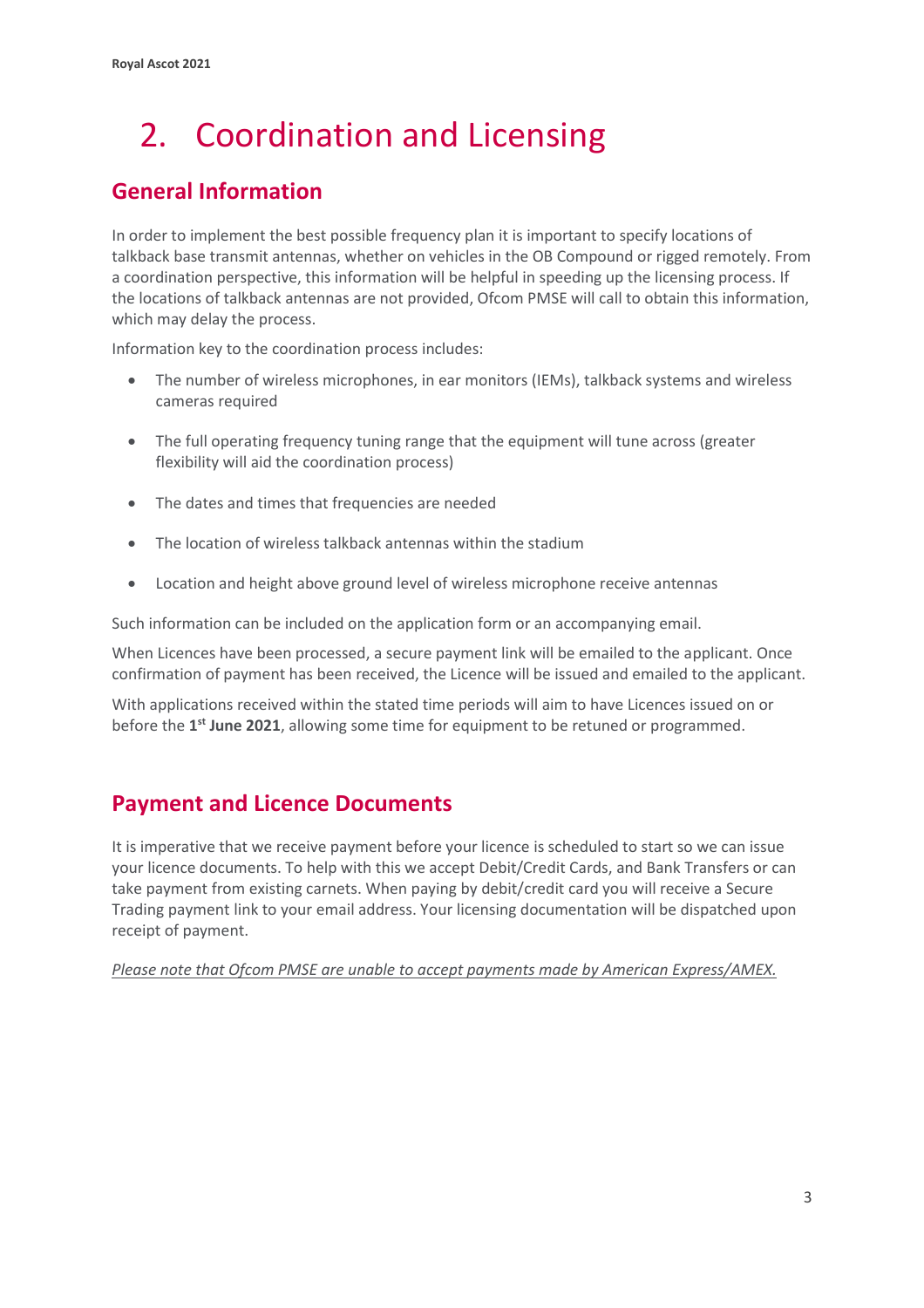## <span id="page-6-0"></span>3. Event Time

During the Event it is imperative that all frequencies are used within the terms and conditions of the Licence held. This includes transmission of frequencies only during the times and dates stated on the Licence, not exceeding the designated maximum power, transmitting frequencies only from the location specified on the Licence or as discussed with the Event Coordinator.

If interference is experienced during the event the Event Coordinator will be available to assist during office hours by way of investigating the possible cause of the interference. If the cause is identified the necessary steps will be taken. If interference occurs outside of office hours the Emergency Coordinator will be able to assist and their contact details are available in section 4.